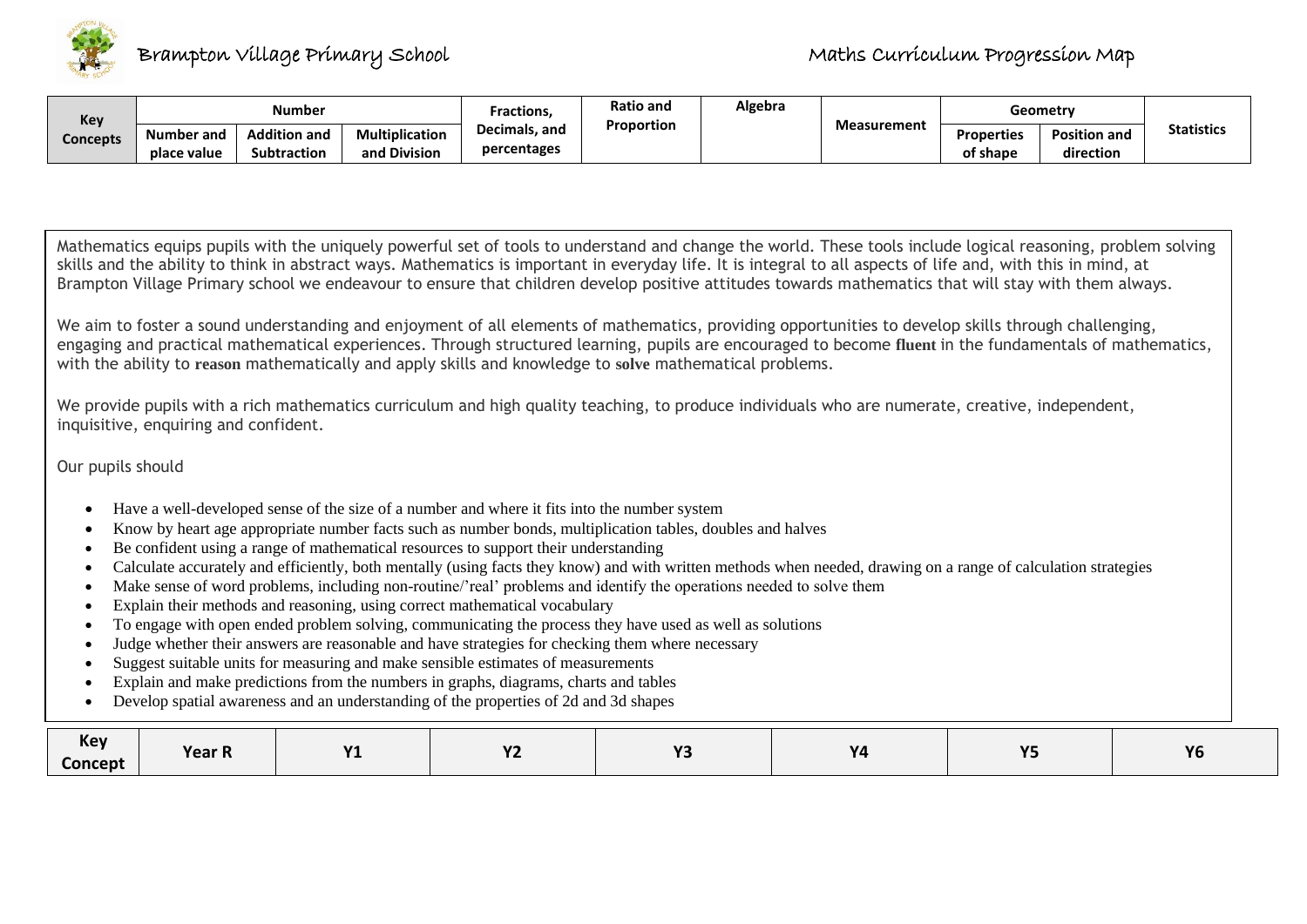|                     | Numbers to five                          | . count to and across 100,                             | • count in steps of two,               | • count from zero in multiples   | • count in multiples of six,                       | •read, write, order and       | •read, write, order and                               |
|---------------------|------------------------------------------|--------------------------------------------------------|----------------------------------------|----------------------------------|----------------------------------------------------|-------------------------------|-------------------------------------------------------|
|                     |                                          | forwards and backwards,                                | three, and five from zero,             | of four, eight, 50 and 100; find | seven, nine, 25 and 1000                           | compare numbers to at least   | compare numbers up to                                 |
|                     | Comparing quantities                     | beginning with zero or                                 | and in tens from any                   | ten or 100 more or less than a   | .find 1000 more or less than a                     | 1 000 000 and determine the   | 10 000 000 and determine                              |
|                     | of identical objects.                    | one, or from any given                                 | number, forward and                    | given number                     | given number                                       | value of each digit           | the value of each digit                               |
|                     |                                          | number                                                 | backward                               | •recognise the place value of    | • count backwards through                          | • count forwards or           | • round any whole number to                           |
|                     | Comparing quantities                     | .count, read and write                                 | •recognise the place value of          | each digit in a 3-digit number   | zero to include negative                           | backwards in steps of         | a required degree of                                  |
|                     | of non-identical objects                 | numbers to 100 in                                      | each digit in a 2-digit number         | (hundreds, tens, ones)           | numbers                                            | powers of ten for any given   | accuracy                                              |
|                     |                                          | numerals; count in                                     | (tens, ones)                           | • compare and order numbers      | •recognise the place value of                      | number up to                  | • use negative numbers in                             |
|                     | Counting 6, 7, 8, 9, 10                  | multiples of twos, fives                               | •identify, represent and               | up to 1000                       | each digit in a 4-digit number                     | 1 000 000                     | context, and calculate                                |
|                     |                                          | and tens                                               | estimate numbers using                 | •identify, represent and         | (thousands, hundreds, tens,                        | •interpret negative numbers   | intervals across zero                                 |
|                     | Comparing groups up                      | • given a number, identify                             | different representations,             | estimate numbers using           | and ones)                                          | in context, count forwards    | .solve number and practical                           |
|                     | to 10.                                   | one more and one less                                  | including the number line              | different representations        | • order and compare numbers                        | and backwards with positive   | problems that involve all of                          |
|                     |                                          | • identify and represent                               | •compare and order                     | •read and write numbers up to    | beyond 1000                                        | and negative whole            | the above                                             |
| <b>Number</b> and   | Counting to 20                           | numbers using objects and                              | numbers from zero up to                | 1000 in numerals and in words    | •identify, represent and                           | numbers, including through    |                                                       |
| <b>Place Value</b>  |                                          | pictorial representations                              | 100; use and $=$ signs                 | •solve number problems and       | estimate numbers using                             | zero                          |                                                       |
|                     |                                          | including the number line,                             | •read and write numbers to             | practical problems involving     | different representations                          | • round any number up to 1    |                                                       |
|                     |                                          | and use the language of:                               | at least 100 in numerals and           | these ideas                      | • round any number to the                          | 000 000 to the nearest ten,   |                                                       |
|                     |                                          | equal to, more than, less                              | in words                               |                                  | nearest ten, 100 or 1000                           | 100, 1000, 10 000 and 100     |                                                       |
|                     |                                          | than (fewer), most, least                              | •use place value and number            |                                  | • solve number and practical                       | 000                           |                                                       |
|                     |                                          | •read and write numbers                                | facts to solve problems                |                                  | problems that involve all of the                   | • solve number problems and   |                                                       |
|                     |                                          | from one to 20 in                                      |                                        |                                  | above and with increasingly                        | practical problems that       |                                                       |
|                     |                                          | numerals and words                                     |                                        |                                  | large positive numbers                             | involve all of the above      |                                                       |
|                     |                                          |                                                        |                                        |                                  | •read Roman numerals to 100                        | •read Roman numerals to       |                                                       |
|                     |                                          |                                                        |                                        |                                  | (I to C) and know that over                        | 1000 (M) and recognise        |                                                       |
|                     |                                          |                                                        |                                        |                                  | time, the numeral system                           | years written in Roman        |                                                       |
|                     |                                          |                                                        |                                        |                                  | changed to include the concept                     | numerals                      |                                                       |
|                     |                                          |                                                        |                                        |                                  | of zero and place value                            |                               |                                                       |
|                     |                                          |                                                        | Solve problems with addition           | Add and subtract numbers         | • add and subtract numbers                         | • add and subtract whole      | <b>Addition and Subtraction;</b>                      |
|                     | Sorting into groups                      | •read, write and interpret<br>mathematical statements  |                                        |                                  |                                                    |                               |                                                       |
|                     |                                          |                                                        | and subtraction:                       | mentally, including:             | with up to four digits using the                   | numbers with more than        | <b>Multiplication and Division:</b>                   |
|                     | Change within $5$ – one                  | involving addition (+),                                | •using concrete objects and            | •a 3-digit number and ones       | formal written methods of<br>columnar addition and | four digits, including using  | • multiply multi-digit                                |
|                     | more, one less.                          | subtraction $(-)$ and equals                           | pictorial representations,             | •a 3-digit number and tens       |                                                    | formal written methods        | numbers up to four digits by                          |
|                     |                                          | $(=)$ signs                                            | including those involving              | •a 3-digit number and            | subtraction where appropriate                      | (columnar addition and        | a 2-digit whole number using                          |
|                     | Introduce zero                           | •represent and use                                     | numbers, quantities and                | hundreds                         | • estimate and use inverse                         | subtraction)                  | the formal written method                             |
|                     |                                          | number bonds and related                               | measures                               | •add and subtract numbers        | operations to check answers to                     | • add and subtract numbers    | of long multiplication                                |
|                     | Number bonds to 5                        | subtraction facts within 20                            | • applying their increasing            | with up to three digits, using   | a calculation                                      | mentally with increasingly    | •divide numbers up to four                            |
|                     |                                          | • add and subtract single-                             | knowledge of mental and                | formal written methods of        | • solve addition and subtraction                   | large numbers                 | digits by a 2-digit whole                             |
|                     | Comparing two groups<br>to find a whole. | digit and 2-digit numbers                              | written methods                        | columnar addition and            | two-step problems in contexts,                     | • use rounding to check       | number using the formal                               |
| <b>Addition and</b> |                                          | to 20, including zero                                  | •recall and use addition and           | subtraction                      | deciding which operations and                      | answers to calculations and   | written method of long                                |
| subtraction         |                                          | • solve one-step problems<br>that involve addition and | subtraction facts to 20                | • estimate the answer to a       | methods to use and why                             | determine, in the context of  | division, and interpret<br>remainders as whole number |
|                     | Number bonds to ten.                     |                                                        | fluently, and derive and use           | calculation and use inverse      |                                                    | a problem, levels of accuracy |                                                       |
|                     |                                          | subtraction, using                                     | related facts up to 100                | operations to check answers      |                                                    | • solve addition and          | remainders, fractions, or by                          |
|                     | Adding by counting on.                   | concrete objects and                                   |                                        | •solve problems, including       |                                                    | subtraction multi-step        | rounding, as appropriate for                          |
|                     |                                          | pictorial representations,                             | Add and subtract numbers               | missing number problems,         |                                                    | problems in contexts,         | the context                                           |
|                     | Taking away by                           | and missing number                                     | using concrete objects,                | using number facts, place        |                                                    | deciding which operations     | ·divide numbers up to four                            |
|                     | counting back                            | problems such as $7 = 2 - 9$                           | pictorial representations,             | value, and more complex          |                                                    | and methods to use and why    | digits by a 2-digit number                            |
|                     |                                          |                                                        | and mentally, including:               | addition and subtraction         |                                                    |                               | using the formal written                              |
|                     |                                          |                                                        | •a 2-digit number and ones             |                                  |                                                    |                               | method of short division                              |
|                     |                                          |                                                        | •a 2-digit number and tens             |                                  |                                                    |                               | where appropriate,                                    |
|                     |                                          |                                                        | •two 2-digit numbers                   |                                  |                                                    |                               | interpreting remainders                               |
|                     |                                          |                                                        |                                        |                                  |                                                    |                               |                                                       |
|                     |                                          |                                                        | • adding three single-digit<br>numbers |                                  |                                                    |                               | according to the context<br>• perform mental          |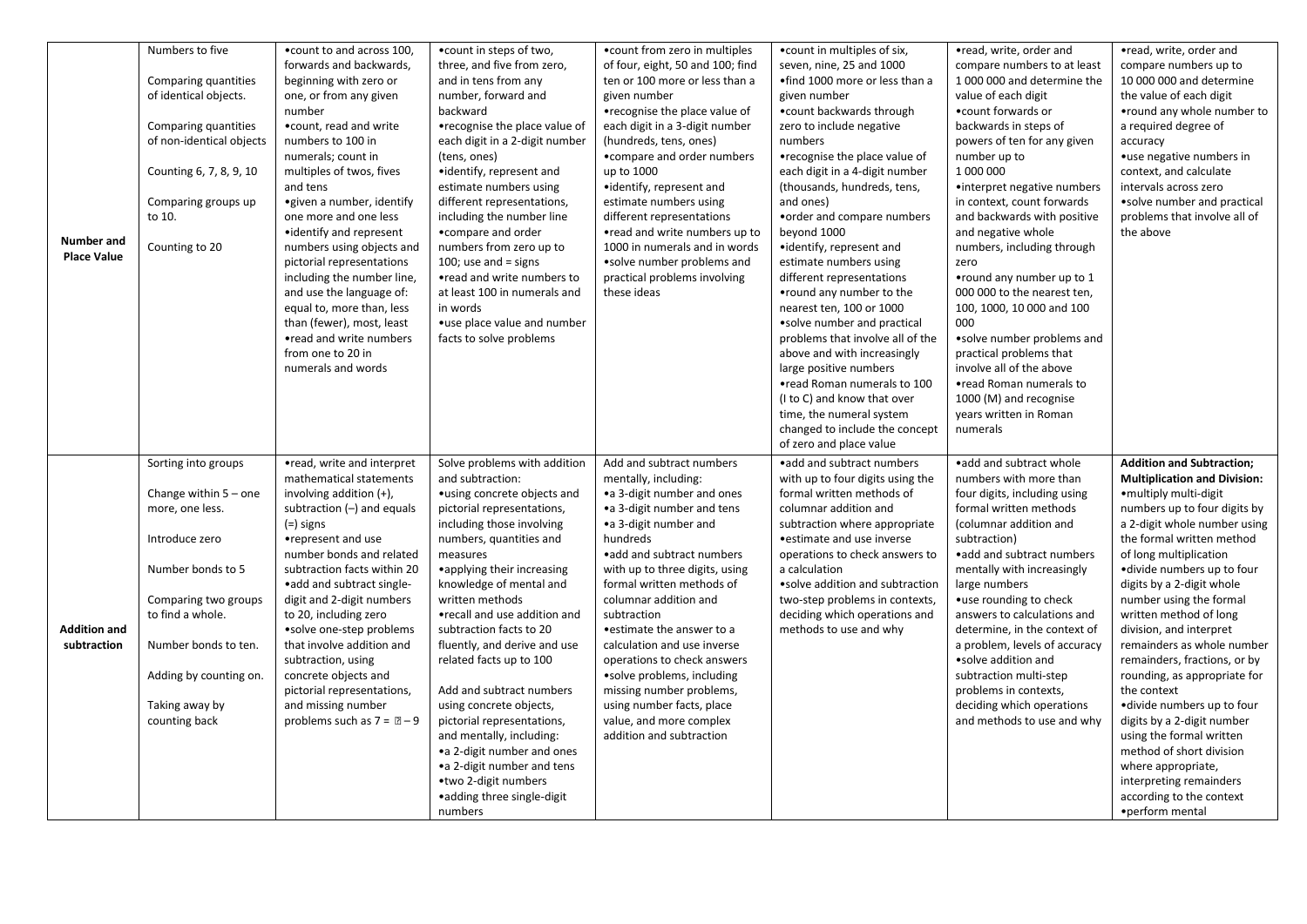|                |                     |                              | .show that addition of two               |                                   |                                   |                                 | calculations, including with   |
|----------------|---------------------|------------------------------|------------------------------------------|-----------------------------------|-----------------------------------|---------------------------------|--------------------------------|
|                |                     |                              | numbers can be done in any               |                                   |                                   |                                 | mixed operations and large     |
|                |                     |                              | order (commutative) and                  |                                   |                                   |                                 | numbers                        |
|                |                     |                              | subtraction of one number                |                                   |                                   |                                 | • identify common factors,     |
|                |                     |                              | from another cannot                      |                                   |                                   |                                 | common multiples and           |
|                |                     |                              | •recognise and use the                   |                                   |                                   |                                 | prime numbers                  |
|                |                     |                              | inverse relationship between             |                                   |                                   |                                 | •use their knowledge of the    |
|                |                     |                              | addition and subtraction and             |                                   |                                   |                                 | order of operations to carry   |
|                |                     |                              | use this to check calculations           |                                   |                                   |                                 | out calculations involving the |
|                |                     |                              | and solve missing number                 |                                   |                                   |                                 | four operations                |
|                |                     |                              | problems                                 |                                   |                                   |                                 | •solve addition and            |
|                | Doubling            | • solve one-step problems    | •recall and use                          | •recall and use multiplication    | •recall multiplication and        | • identify multiples and        | subtraction multi-step         |
|                |                     | involving multiplication     | multiplication and division              | and division facts for the three, | division facts for multiplication | factors, including finding all  | problems in contexts,          |
|                | Halving and sharing | and division, by calculating | facts for the two, five and              | four and eight multiplication     | tables up to $12 \times 12$       | factor pairs of a number, and   | deciding which operations      |
|                |                     | the answer using concrete    | ten multiplication tables,               | tables                            | •use place value, known and       | common factors of two           | and methods to use and why     |
|                | Odds and evens      | objects, pictorial           | including recognising odd                | • write and calculate             | derived facts to multiply and     | numbers                         | • solve problems involving     |
|                |                     | representations and arrays   | and even numbers                         | mathematical statements for       | divide mentally, including:       | • know and use the              | addition, subtraction,         |
|                |                     | with the support of the      | •calculate mathematical                  | multiplication and division       | multiplying by zero and one;      | vocabulary of prime             | multiplication and division    |
|                |                     | teacher                      | statements for multiplication            | using the multiplication tables   | dividing by one; multiplying      | numbers, prime factors and      | • use estimation to check      |
|                |                     |                              | and division within the                  | that they know, including for     | together three numbers            | composite (non-prime)           | answers to calculations and    |
|                |                     |                              | multiplication tables and                | two-digit numbers multiplied      | •recognise and use factor pairs   | numbers                         | determine, in the context of   |
|                |                     |                              | write them using the                     | by one-digit numbers, using       | and commutativity in mental       | • establish whether a number    | a problem, an appropriate      |
|                |                     |                              | multiplication $(x)$ , division $(\div)$ | mental and progressing to         | calculations                      | up to 100 is prime and recall   | degree of accuracy             |
|                |                     |                              | and equals $(=)$ signs                   | formal written methods            | • multiply 2-digit and 3-digit    | prime numbers up to 19          |                                |
|                |                     |                              | .show that multiplication of             | •solve problems, including        | numbers by a single digit         | • multiply numbers up to        |                                |
|                |                     |                              | two numbers can be done in               | missing number problems,          | number using formal written       | four digits by a single- or 2-  |                                |
|                |                     |                              | any order (commutative) and              | involving multiplication and      | layout                            | digit number using a formal     |                                |
|                |                     |                              | division of one number by                | division, including positive      | • solve problems involving        | written method, including       |                                |
|                |                     |                              | another cannot                           | integer scaling problems and      | multiplying and adding,           | long multiplication for 2-digit |                                |
| Multiplication |                     |                              | •solve problems involving                | correspondence problems in        | including using the distributive  | numbers                         |                                |
| and division   |                     |                              | multiplication and division,             | which n objects are connected     | law to multiply 2-digit numbers   | . multiply and divide           |                                |
|                |                     |                              | using materials, arrays,                 | to m objects                      | by a single-digit number,         | numbers mentally drawing        |                                |
|                |                     |                              | repeated addition, mental                |                                   | integer scaling problems and      | upon known facts                |                                |
|                |                     |                              | methods, and multiplication              |                                   | harder correspondence             | • divide numbers up to four     |                                |
|                |                     |                              | and division facts, including            |                                   | problems such as n objects are    | digits by a single-digit        |                                |
|                |                     |                              | problems in contexts                     |                                   | connected to m objects            | number using the formal         |                                |
|                |                     |                              |                                          |                                   |                                   | written method of short         |                                |
|                |                     |                              |                                          |                                   |                                   | division and interpret          |                                |
|                |                     |                              |                                          |                                   |                                   | remainders appropriately for    |                                |
|                |                     |                              |                                          |                                   |                                   | the context                     |                                |
|                |                     |                              |                                          |                                   |                                   | • multiply and divide whole     |                                |
|                |                     |                              |                                          |                                   |                                   | numbers and those involving     |                                |
|                |                     |                              |                                          |                                   |                                   | decimals by ten, 100 and        |                                |
|                |                     |                              |                                          |                                   |                                   | 1000                            |                                |
|                |                     |                              |                                          |                                   |                                   | •recognise and use square       |                                |
|                |                     |                              |                                          |                                   |                                   | numbers and cube numbers,       |                                |
|                |                     |                              |                                          |                                   |                                   | and the notation for squared    |                                |
|                |                     |                              |                                          |                                   |                                   | $(2)$ and cubed $(3)$           |                                |
|                |                     |                              |                                          |                                   |                                   | • solve problems involving      |                                |
|                |                     |                              |                                          |                                   |                                   | multiplication and division     |                                |
|                |                     |                              |                                          |                                   |                                   | including using their           |                                |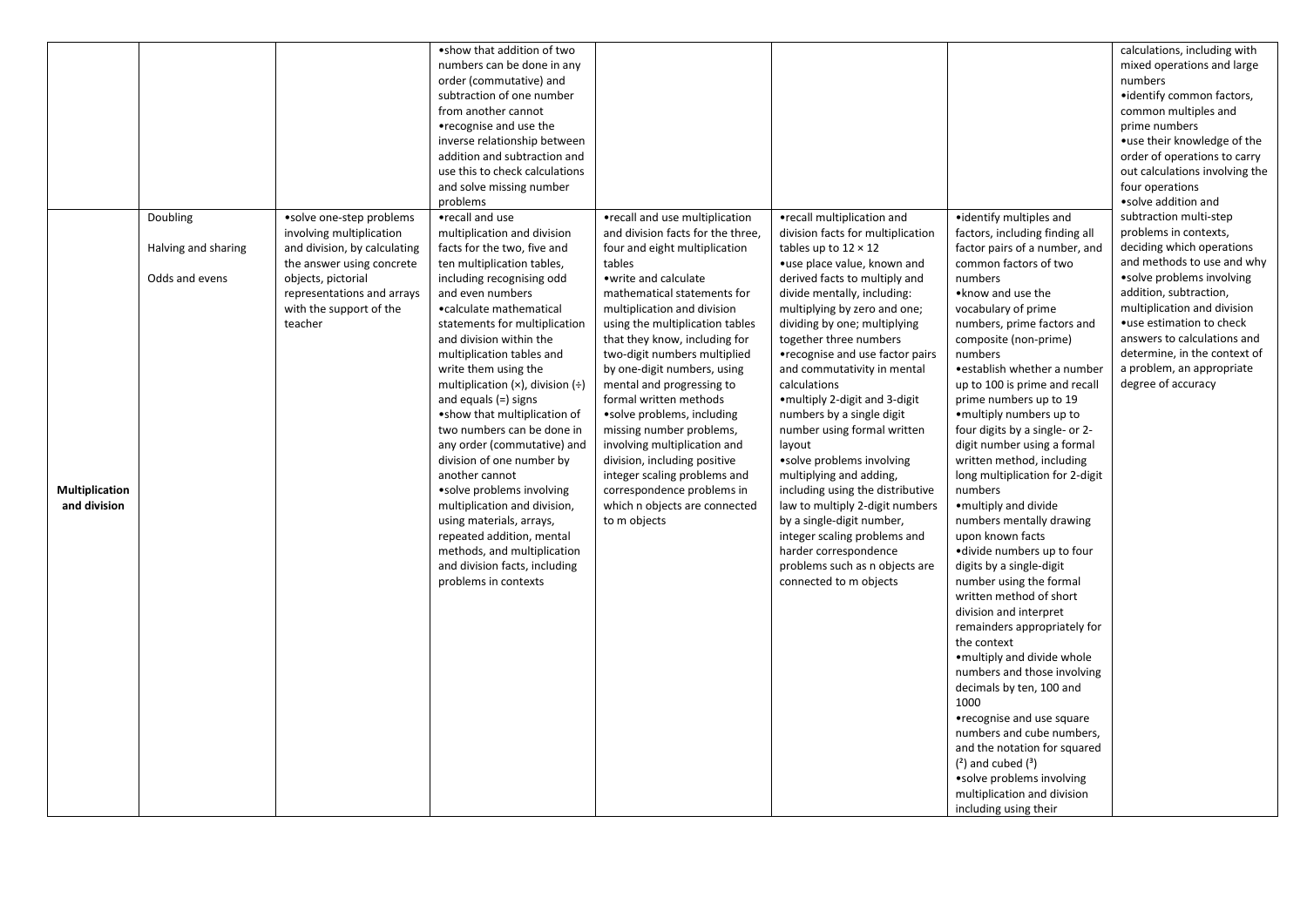|                                                                                                |        |                                                                                                                                                                                                                |                                                                                                                                                                                                                                                             |                                                                                                                                                                                                                                                                                                                                                                                                                                                                                                                                                                                                                                                                                                                                                                                                          |                                                                                                                                                                                                                                                                                                                                                                                                                                                                                                                                                                                                                                                                                                                                                                                                                                                                                                                                                                                                                                                                           | knowledge of factors and<br>multiples, squares and cubes<br>• solve problems involving<br>addition, subtraction,<br>multiplication and division<br>and a combination of these,<br>including understanding the                                                                                                                                                                                                                                                                                                                                                                                                                                                                                                                                                                                                                                                                                                                                   |                                                                                                                                                                                                                                                                                                                                                                                                                                                                                                                                                                                                                                                                                                                                                                                                                                                                                                                                                                                                          |
|------------------------------------------------------------------------------------------------|--------|----------------------------------------------------------------------------------------------------------------------------------------------------------------------------------------------------------------|-------------------------------------------------------------------------------------------------------------------------------------------------------------------------------------------------------------------------------------------------------------|----------------------------------------------------------------------------------------------------------------------------------------------------------------------------------------------------------------------------------------------------------------------------------------------------------------------------------------------------------------------------------------------------------------------------------------------------------------------------------------------------------------------------------------------------------------------------------------------------------------------------------------------------------------------------------------------------------------------------------------------------------------------------------------------------------|---------------------------------------------------------------------------------------------------------------------------------------------------------------------------------------------------------------------------------------------------------------------------------------------------------------------------------------------------------------------------------------------------------------------------------------------------------------------------------------------------------------------------------------------------------------------------------------------------------------------------------------------------------------------------------------------------------------------------------------------------------------------------------------------------------------------------------------------------------------------------------------------------------------------------------------------------------------------------------------------------------------------------------------------------------------------------|-------------------------------------------------------------------------------------------------------------------------------------------------------------------------------------------------------------------------------------------------------------------------------------------------------------------------------------------------------------------------------------------------------------------------------------------------------------------------------------------------------------------------------------------------------------------------------------------------------------------------------------------------------------------------------------------------------------------------------------------------------------------------------------------------------------------------------------------------------------------------------------------------------------------------------------------------|----------------------------------------------------------------------------------------------------------------------------------------------------------------------------------------------------------------------------------------------------------------------------------------------------------------------------------------------------------------------------------------------------------------------------------------------------------------------------------------------------------------------------------------------------------------------------------------------------------------------------------------------------------------------------------------------------------------------------------------------------------------------------------------------------------------------------------------------------------------------------------------------------------------------------------------------------------------------------------------------------------|
|                                                                                                |        |                                                                                                                                                                                                                |                                                                                                                                                                                                                                                             |                                                                                                                                                                                                                                                                                                                                                                                                                                                                                                                                                                                                                                                                                                                                                                                                          |                                                                                                                                                                                                                                                                                                                                                                                                                                                                                                                                                                                                                                                                                                                                                                                                                                                                                                                                                                                                                                                                           | meaning of the equals sign<br>• solve problems involving<br>multiplication and division,<br>including scaling by simple<br>fractions and problems<br>involving simple rates                                                                                                                                                                                                                                                                                                                                                                                                                                                                                                                                                                                                                                                                                                                                                                     |                                                                                                                                                                                                                                                                                                                                                                                                                                                                                                                                                                                                                                                                                                                                                                                                                                                                                                                                                                                                          |
| <b>Key</b><br>Concept                                                                          | Year R | <b>Y1</b>                                                                                                                                                                                                      | <b>Y2</b>                                                                                                                                                                                                                                                   | Y <sub>3</sub>                                                                                                                                                                                                                                                                                                                                                                                                                                                                                                                                                                                                                                                                                                                                                                                           | Y4                                                                                                                                                                                                                                                                                                                                                                                                                                                                                                                                                                                                                                                                                                                                                                                                                                                                                                                                                                                                                                                                        | <b>Y5</b>                                                                                                                                                                                                                                                                                                                                                                                                                                                                                                                                                                                                                                                                                                                                                                                                                                                                                                                                       | <b>Y6</b>                                                                                                                                                                                                                                                                                                                                                                                                                                                                                                                                                                                                                                                                                                                                                                                                                                                                                                                                                                                                |
| Fractions,<br>decimals, and<br>percentages<br>F Y1,2,3<br>FD <sub>Y4</sub><br><b>FDP Y5, 6</b> |        | •recognise, find and name<br>a half as one of two equal<br>parts of an object, shape<br>or quantity<br>•recognise, find and name<br>a quarter as one of four<br>equal parts of an object,<br>shape or quantity | •recognise, find, name and<br>write fractions $\frac{1}{2}$ , $\frac{1}{4}$ and $\frac{3}{4}$ of<br>a length, shape, set of<br>objects or quantity<br>• write simple fractions [e.g.<br>1/2 of $6 = 3$ ] and recognise<br>the equivalence of 2/4 and<br>1/2 | .count up and down in tenths;<br>recognise that tenths arise<br>from dividing an object into ten<br>equal parts and in dividing<br>single-digit numbers or<br>quantities by ten<br>•recognise, find and write<br>fractions of a discrete set of<br>objects: unit fractions and non-<br>unit fractions with small<br>denominators<br>•recognise and use fractions as<br>numbers: unit fractions and<br>non-unit fractions with small<br>denominators<br>•recognise and show, using<br>diagrams, equivalent fractions<br>with small denominators<br>• add and subtract fractions<br>with the same denominator<br>within one whole e.g. $5/7 + 1/$<br>$7 = 6/7.$<br>• compare and order unit<br>fractions, and fractions with<br>the same denominators<br>• solve problems that involve<br>all of the above | •recognise and show, using<br>diagrams, families of common<br>equivalent fractions<br>• count up and down in<br>hundredths; recognise that<br>hundredths arise when dividing<br>an object by one hundred and<br>dividing tenths by ten<br>• solve problems involving<br>increasingly harder fractions to<br>calculate quantities, and<br>fractions to divide quantities,<br>including non-unit fractions<br>where the answer is a whole<br>number<br>• add and subtract fractions<br>with the same denominator<br>•recognise and write decimal<br>equivalents of any number of<br>tenths or hundredths<br>• recognise and write decimal<br>equivalents to $\frac{1}{4}$ , $\frac{1}{2}$ , $\frac{3}{4}$ .<br>•find the effect of dividing a<br>single- or 2-digit number by ten<br>and 100, identifying the value<br>of the digits in the answer as<br>ones, tenths and hundredths<br>round decimals with<br>one decimal place to the<br>nearest whole number<br>compare numbers<br>with the same number of<br>decimal places up to two<br>decimal places<br>solve simple | • compare and order<br>fractions whose<br>denominators are all<br>multiples of the same<br>number<br>•identify, name and write<br>equivalent fractions of a<br>given fraction, represented<br>visually, including tenths and<br>hundredths<br>•recognise mixed numbers<br>and improper fractions and<br>convert from one form to<br>the other and write<br>mathematical statements ><br>one as a mixed number [e.g.<br>$2/5 + 4/5 = 6/5 = 11/5$<br>• add and subtract fractions<br>with the same denominator<br>and denominators that are<br>multiples of the same<br>number<br>• multiply proper fractions<br>and mixed numbers by<br>whole numbers, supported<br>by materials and diagrams<br>•read and write decimal<br>numbers as fractions [e.g.<br>$0.71 = 71/100$<br>•recognise and use<br>thousandths and relate them<br>to tenths, hundredths and<br>decimal equivalents<br>• round decimals with two<br>decimal places to the nearest | •use common factors to<br>simplify fractions; use<br>common multiples to<br>express fractions in the same<br>denomination<br>• compare and order<br>fractions, including fractions<br>> one<br>• add and subtract fractions<br>with different denominators<br>and mixed numbers, using<br>the concept of equivalent<br>fractions<br>• multiply simple pairs of<br>proper fractions, writing the<br>answer in its simplest form<br>$[e.g. \frac{1}{4} \times \frac{1}{2} = \frac{3}{4}]$<br>• divide proper fractions by<br>whole numbers [e.g. $1/3 \div 2$<br>$= 1/6$ ]<br>•associate a fraction with<br>division and calculate<br>decimal fraction equivalents<br>$[e.g. 0.375]$ for a simple<br>fraction $[e.g. 3/8]$<br>• identify the value of each<br>digit in numbers given to<br>three decimal places and<br>multiply and divide numbers<br>by ten, 100 and 1000 giving<br>answers up to three decimal<br>places<br>• multiply single-digit<br>numbers with up to two<br>decimal places by whole |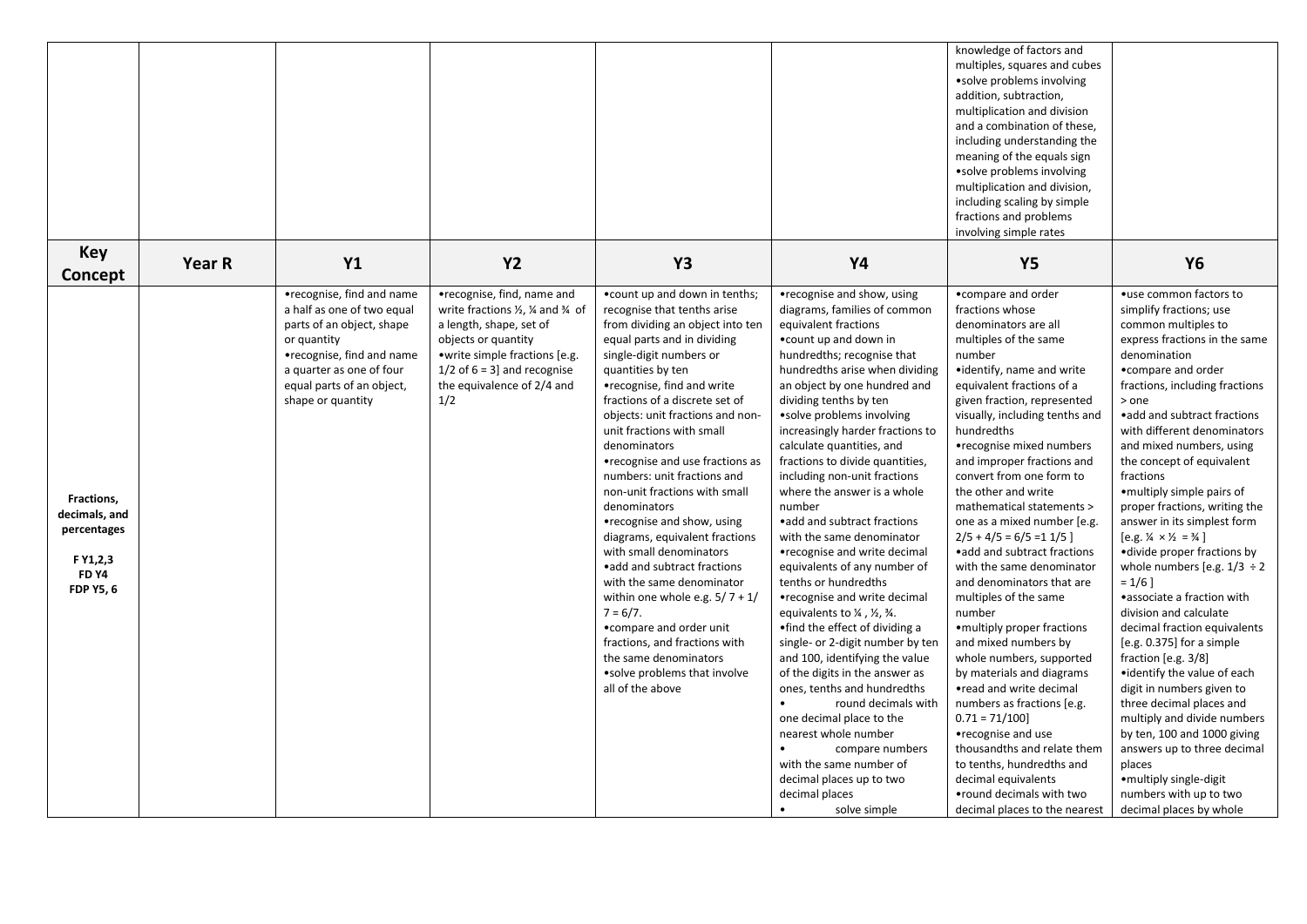|                  |  |  | measure and money problems     | whole number and to one       | numbers                      |
|------------------|--|--|--------------------------------|-------------------------------|------------------------------|
|                  |  |  | involving fractions and        | decimal place                 | · use written division       |
|                  |  |  | decimals to two decimal places | •read, write, order and       | methods in cases where the   |
|                  |  |  |                                | compare numbers with up to    | answer has up to two         |
|                  |  |  |                                | three decimal places          | decimal places               |
|                  |  |  |                                | • solve problems involving    | •solve problems which        |
|                  |  |  |                                | number up to three decimal    | require answers to be        |
|                  |  |  |                                | places                        | rounded to specified degrees |
|                  |  |  |                                | •recognise the per cent       | of accuracy                  |
|                  |  |  |                                | symbol (%) and understand     | •recall and use equivalences |
|                  |  |  |                                | that per cent relates to      | between simple fractions,    |
|                  |  |  |                                | 'number of parts per          | decimals and percentages,    |
|                  |  |  |                                | hundred', and write           | including in different       |
|                  |  |  |                                | percentages as a fraction     | contexts                     |
|                  |  |  |                                | with denominator 100, and     |                              |
|                  |  |  |                                | as a decimal                  |                              |
|                  |  |  |                                | ·solve problems which         |                              |
|                  |  |  |                                | require knowing percentage    |                              |
|                  |  |  |                                | and decimal equivalents of    |                              |
|                  |  |  |                                | 1/2, 1/4, , 1/5, 2/5, 4/5 and |                              |
|                  |  |  |                                | those fractions with a        |                              |
|                  |  |  |                                | denominator of a multiple of  |                              |
|                  |  |  |                                | ten or 25                     |                              |
|                  |  |  |                                |                               | • solve problems involving   |
|                  |  |  |                                |                               | the relative sizes of two    |
|                  |  |  |                                |                               | quantities where missing     |
|                  |  |  |                                |                               | values can be found by using |
|                  |  |  |                                |                               | integer multiplication and   |
|                  |  |  |                                |                               | division facts               |
|                  |  |  |                                |                               | • solve problems involving   |
|                  |  |  |                                |                               | the calculation of           |
|                  |  |  |                                |                               | percentages [e.g. of         |
| <b>Ratio and</b> |  |  |                                |                               | measures, and such as 15%    |
| Proportion       |  |  |                                |                               | of 360] and the use of       |
|                  |  |  |                                |                               | percentages for comparison   |
|                  |  |  |                                |                               | • solve problems involving   |
|                  |  |  |                                |                               | similar shapes where the     |
|                  |  |  |                                |                               | scale factor is known or can |
|                  |  |  |                                |                               | be found                     |
|                  |  |  |                                |                               | • solve problems involving   |
|                  |  |  |                                |                               | unequal sharing and          |
|                  |  |  |                                |                               | grouping using knowledge of  |
|                  |  |  |                                |                               | fractions and multiples      |
|                  |  |  |                                |                               | •use simple formulae         |
|                  |  |  |                                |                               | • generate and describe      |
|                  |  |  |                                |                               | linear number sequences      |
|                  |  |  |                                |                               | • express missing number     |
| Algebra          |  |  |                                |                               | problems algebraically       |
|                  |  |  |                                |                               | •find pairs of numbers that  |
|                  |  |  |                                |                               | satisfy an equation with two |
|                  |  |  |                                |                               | unknowns                     |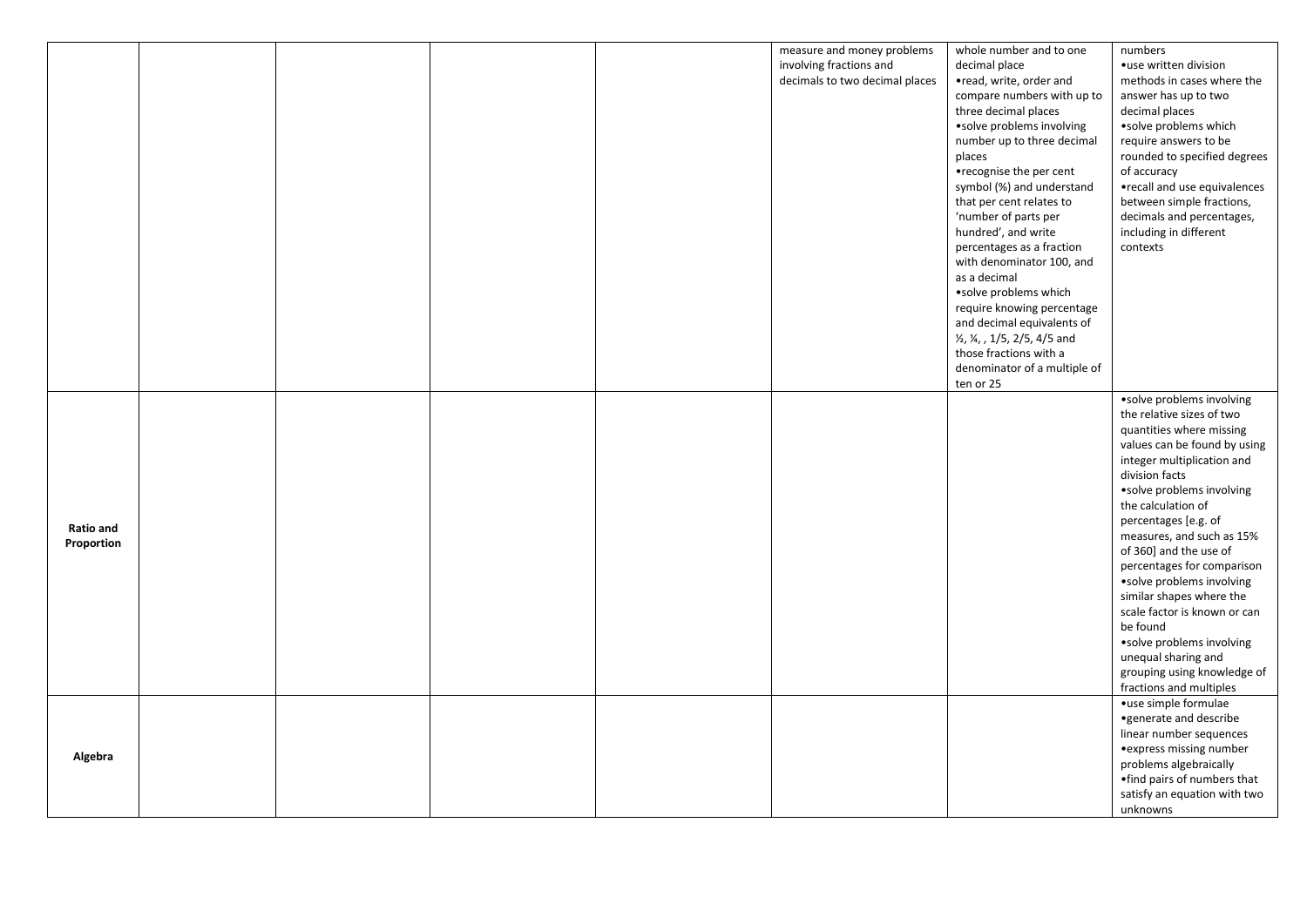|                    |                    |                             |                                    |                                  |                                   |                                           | • enumerate possibilities of  |
|--------------------|--------------------|-----------------------------|------------------------------------|----------------------------------|-----------------------------------|-------------------------------------------|-------------------------------|
|                    |                    |                             |                                    |                                  |                                   |                                           | combinations of two           |
|                    |                    |                             |                                    |                                  |                                   |                                           | variables                     |
| Key                |                    |                             |                                    |                                  |                                   |                                           |                               |
|                    | Year R             | <b>Y1</b>                   | <b>Y2</b>                          | <b>Y3</b>                        | <b>Y4</b>                         | <b>Y5</b>                                 | <b>Y6</b>                     |
| Concept            |                    |                             |                                    |                                  |                                   |                                           |                               |
|                    | Introduce basic    | Compare, describe and       | •choose and use appropriate        | ·measure, compare, add and       | • convert between different       | • convert between different               | ·solve problems involving     |
|                    | concepts of $-$    | solve practical problems    | standard units to estimate         | subtract: lengths (m/ cm/mm);    | units of measure [e.g.            | units of metric measure (e.g.             | the calculation and           |
|                    |                    | for:                        | and measure length/height          | mass ( $kg/g$ ); volume/capacity | kilometre to metre; hour to       | kilometre and metre;                      | conversion of units of        |
|                    | Time (my day)      | •lengths and heights [e.g.  | in any direction (m/cm);           | $\frac{1}{m}$                    | minutel                           | centimetre and metre;                     | measure, using decimal        |
|                    |                    | long/short, longer/shorter, | mass ( $kg/g$ ); temperature       | •measure the perimeter of        | • measure and calculate the       | centimetre and millimetre;                | notation up to three decimal  |
|                    | Length, height and | tall/short, double/half]    | (°C); capacity (litres/ml) to      | simple 2-D shapes                | perimeter of a rectilinear figure | gram and kilogram; litre and              | places where appropriate      |
|                    | distance           | •mass/weight [e.g.          | the nearest appropriate unit,      | • add and subtract amounts of    | (including squares) in            | millilitre)                               | •use, read, write and convert |
|                    |                    | heavy/light, heavier than,  | using rulers, scales,              | money to give change, using      | centimetres and metres            | • understand and use                      | between standard units,       |
|                    | Weight             | lighter than]               | thermometers and                   | both £ and p in practical        | •find the area of rectilinear     | approximate equivalences                  | converting measurements of    |
|                    |                    | • capacity and volume [e.g. | measuring vessels                  | contexts                         | shapes by counting squares        | between metric units and                  | length, mass, volume and      |
|                    | Capacity           | full/empty, more than, less | • compare and order lengths,       | .tell and write the time from    | • estimate, compare and           | common imperial units such                | time from a smaller unit of   |
|                    |                    | than, half, half full,      | mass, volume/ capacity and         | an analogue clock, including     | calculate different measures,     | as inches, pounds and pints               | measure to a larger unit, and |
|                    |                    | quarter]                    | record the results using $>$ , <   | using Roman numerals from I      | including money in pounds and     | • measure and calculate the               | vice versa, using decimal     |
|                    |                    |                             | $and =$                            | to XII, and 12-hour and 24-hour  | pence                             | perimeter of composite                    | notation to up to three       |
|                    |                    | Measure and begin to        | •recognise and use symbols         | clocks                           | •read, write and convert time     | rectilinear shapes in                     | decimal places                |
|                    |                    | record the following:       | for pounds $(E)$ and pence $(p)$ ; | • estimate and read time with    | between analogue and digital      | centimetres and metres                    | . convert between miles and   |
|                    |                    | ·lengths and heights        | combine amounts to make a          | increasing accuracy to the       | 12- and 24-hour clocks            | • calculate and compare the               | kilometres (not covered in    |
|                    |                    | •mass/weight                | particular value                   | nearest minute; record and       | • solve problems involving        | area of rectangles (including             | RS)                           |
|                    |                    | • capacity and volume       | •find different combinations       | compare time in terms of         | converting from hours to          | squares), and including using             | • recognise that shapes with  |
|                    |                    | •time (hours, minutes,      | of coins that equal the same       | seconds, minutes and hours;      | minutes; minutes to seconds;      | standard units, square                    | the same areas can have       |
|                    |                    | seconds)                    | amounts of money                   | use vocabulary such as o'clock,  | years to months; weeks to days    | centimetres (cm <sup>2</sup> ) and        | different perimeters and vice |
| <b>Measurement</b> |                    | •recognise and know the     | • solve simple problems in a       | a.m./p.m., morning, afternoon,   |                                   | square metres $(m2)$ and                  | versa                         |
|                    |                    | value of different          | practical context involving        | noon and midnight                |                                   | estimate the area of                      | •recognise when it is         |
|                    |                    | denominations of coins      | addition and subtraction of        | • know the number of seconds     |                                   | irregular shapes                          | possible to use formulae for  |
|                    |                    | and notes                   | money of the same unit,            | in a minute and the number of    |                                   | • estimate volume [e.g. using             | area and volume of shapes     |
|                    |                    | • sequence events in        | including giving change            | days in each month, year and     |                                   | 1 cm <sup>3</sup> blocks to build cuboids | • calculate the area of       |
|                    |                    | chronological order using   | •compare and sequence              | leap year                        |                                   | (including cubes)] and                    | parallelograms and triangles  |
|                    |                    | language [e.g. before and   | intervals of time                  | • compare durations of events    |                                   | capacity [e.g. using water]               | • calculate, estimate and     |
|                    |                    | after, next, first, today,  | •tell and write the time to        | [e.g. to calculate the time      |                                   | • solve problems involving                | compare volume of cubes       |
|                    |                    | yesterday, tomorrow,        | five minutes, including            | taken by particular events or    |                                   | converting between units of               | and cuboids using standard    |
|                    |                    | morning, afternoon and      | quarter past/to the hour and       | tasks]                           |                                   | time                                      | units, including cubic        |
|                    |                    | evening]                    | draw the hands on a clock          |                                  |                                   | • use all four operations to              | centimetres (cm3) and cubic   |
|                    |                    | •recognise and use          | face to show these times           |                                  |                                   | solve problems involving                  | metres (m3), and extending    |
|                    |                    | language relating to dates, | • know the number of               |                                  |                                   | measure [e.g. length, mass,               | to other units [e.g. mm3 and  |
|                    |                    | including days of the week, | minutes in an hour and the         |                                  |                                   | volume, money] using                      | km3                           |
|                    |                    | weeks, months and years     | number of hours in a day           |                                  |                                   | decimal notation, including               |                               |
|                    |                    | •tell the time to the hour  |                                    |                                  |                                   | scaling                                   |                               |
|                    |                    | and half past the hour and  |                                    |                                  |                                   |                                           |                               |
|                    |                    | draw the hands on a clock   |                                    |                                  |                                   |                                           |                               |
|                    |                    | face to show these times    |                                    |                                  |                                   |                                           |                               |
|                    |                    |                             |                                    |                                  |                                   |                                           |                               |
| Key                |                    |                             |                                    |                                  |                                   |                                           |                               |
|                    | Year R             | <b>Y1</b>                   | <b>Y2</b>                          | <b>Y3</b>                        | <b>Y4</b>                         | <b>Y5</b>                                 | <b>Y6</b>                     |
| Concept            |                    |                             |                                    |                                  |                                   |                                           |                               |